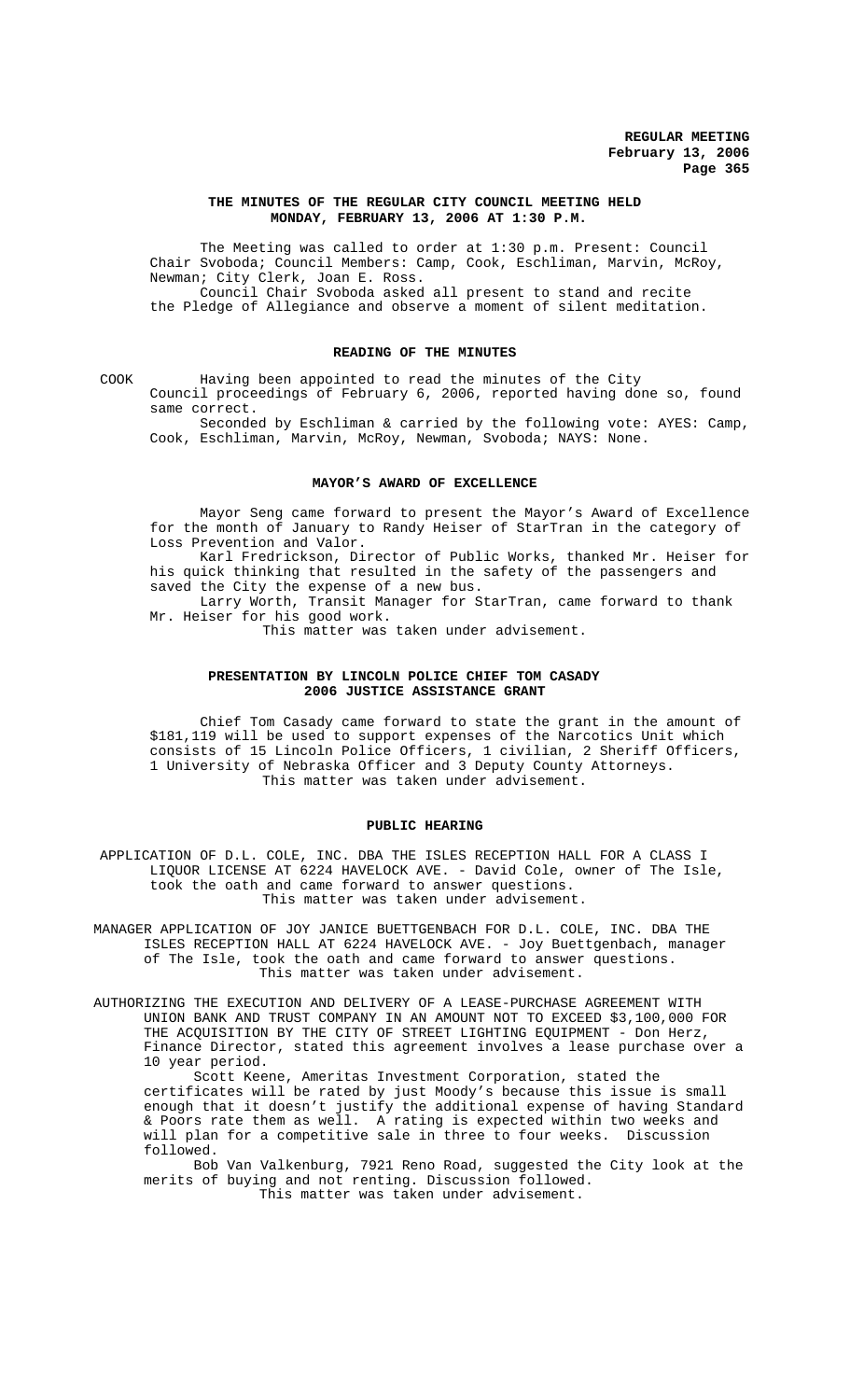## **REGULAR MEETING February 13, 2006 PAGE 366**

VACATION NO. 05009 - VACATING A PORTION OF THE NORTH/SOUTH ALLEY IN THE BLOCK BOUNDED BY 6TH AND 7TH, C AND D STREETS - Danny Walker, 427 "E" Street, came forward in support.

Diane White, representing the American Historical Society of Germans from Russia, came forward to state they requested this vacation to put up a fence.

### This matter was taken under advisement.

APPROVING BIG JOHN'S AT 399 SUN VALLEY BLVD. AS A KENO SATELLITE SITE - John Hewitt, representing Big Red Keno, came forward to answer questions. This matter was taken under advisement.

### MISCELLANEOUS BUSINESS

Danny Walker, 427 "E" Street, came forward to request an emergency shelter be provided in the South Salt Creek Neighborhood. This matter was taken under advisement.

**\*\* END OF PUBLIC HEARING \*\***

# **COUNCIL ACTION**

### **LIQUOR RESOLUTIONS**

APPLICATION OF D.L. COLE, INC. DBA THE ISLES RECEPTION HALL FOR A CLASS I LIQUOR LICENSE AT 6224 HAVELOCK AVE. - CLERK read the following resolution, introduced by Dan Marvin, who moved its adoption for approval:<br><u>A-83734</u> BE

BE IT RESOLVED by the City Council of the City of Lincoln, Nebraska:

That after hearing duly had as required by law, consideration of the facts of this application, the Nebraska Liquor Control Act, and the pertinent City ordinances, the City Council recommends that the application of D.L. Cole, Inc. dba The Isles Reception Hall for a Class "I" liquor license at 6224 Havelock Avenue, Lincoln, Nebraska, for the license period ending April 30, 2006, be approved with the condition that the premise complies in every respect with all city and state regulations. The City Clerk is directed to transmit a copy of this resolution to the Nebraska Liquor Control Commission. Introduced by Dan Marvin

Seconded by Eschliman & carried by the following vote: AYES: Camp, Cook, Eschliman, Marvin, McRoy, Newman, Svoboda; NAYS: None.

MANAGER APPLICATION OF JOY JANICE BUETTGENBACH FOR D.L. COLE, INC. DBA THE ISLES RECEPTION HALL AT 6224 HAVELOCK AVE. - CLERK read the following resolution, introduced by Dan Marvin, who moved its adoption for

approval:<br><u>A-83735</u> WHE WHEREAS, D.L. Cole, Inc. dba The Isles Reception Hall located at 6224 Havelock Avenue, Lincoln, Nebraska has been approved for a Retail Class "I" liquor license, and now requests that Joy Janice Buettgenbach be named manager;

WHEREAS, Joy Janice Buettgenbach appears to be a fit and proper person to manage said business.

NOW, THEREFORE, BE IT RESOLVED by the City Council of the City of Lincoln, Nebraska:

That after hearing duly had as required by law, consideration of the facts of this application, the Nebraska Liquor Control Act, and the pertinent City ordinances, the City Council recommends that Joy Janice Buettgenbach be approved as manager of this business for said licensee. The City Clerk is directed to transmit a copy of this resolution to the Nebraska Liquor Control Commission.

# Introduced by Dan Marvin

Seconded by Eschliman & carried by the following vote: AYES: Camp, Cook, Eschliman, Marvin, McRoy, Newman, Svoboda; NAYS: None.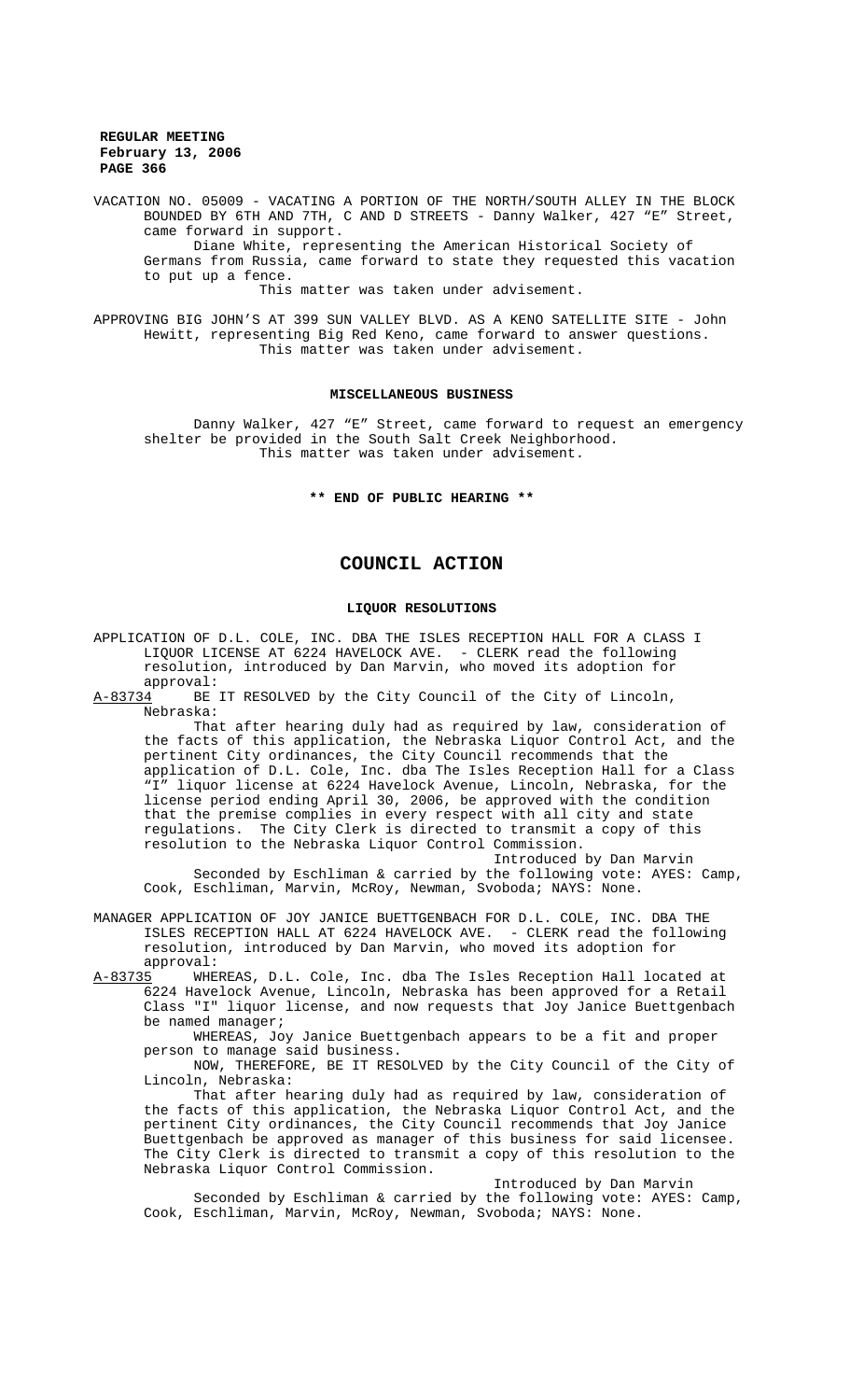# **ORDINANCES - 2ND READING**

- AUTHORIZING THE EXECUTION AND DELIVERY OF A LEASE-PURCHASE AGREEMENT WITH UNION BANK AND TRUST COMPANY IN AN AMOUNT NOT TO EXCEED \$3,100,000 FOR THE ACQUISITION BY THE CITY OF STREET LIGHTING EQUIPMENT - CLERK read an ordinance, introduced by Jonathan Cook, authorizing and approving a lease-purchase agreement among the City, Union Bank & Trust Company, as lessor, and Union Bank & Trust Company, as registrar and paying agent, with respect to the purchase and installation of street light poles and related equipment; approving the issuance, sale and delivery by the lessor of not to exceed \$3,100,000 aggregate principal amount of certificates of participation in such lease; fixing in part and providing for the fixing in part of certain provisions of the lease; and related matters, the second time.
- CREATING AND CONSTRUCTING AN 8-INCH SANITARY SEWER MAIN SERVING THE NORTHEAST CORNER OF S. 84TH STREET AND OLD CHENEY ROAD AND ASSESSING THE COSTS THEREOF AGAINST THE BENEFITTED PROPERTIES - PRIOR to reading:
- COOK Moved to have 2nd Reading and Public Hearing delayed to 2/27/06. Seconded by McRoy & carried by the following vote: AYES: Camp,
- Cook, Eschliman, Marvin, McRoy, Newman, Svoboda; NAYS: None. CLERK Read an ordinance, introduced by Jonathan Cook, creating Sewer District. No. 1181, designating the real estate to be benefitted, providing for assessment of the costs of the improvements constructed therein, providing for the acquisition of easements and additional right-of-way, if necessary, and repealing all ordinances or parts of ordinances in conflict herewith.
- VACATION NO. 05009 VACATING A PORTION OF THE NORTH/SOUTH ALLEY IN THE BLOCK BOUNDED BY 6TH AND 7TH, C AND D STREETS - CLERK read an ordinance, introduced by Jonathan Cook, vacating a portion of the north/south alley in the block bounded by  $6^{\text{th}}$  and  $7^{\text{th}}$ , C and D Streets, and retaining title thereto in the City of Lincoln, Lancaster County, Nebraska, the second time.

#### **RESOLUTIONS**

ACCEPTING THE REPORT OF NEW AND PENDING CLAIMS AGAINST THE CITY AND APPROVING DISPOSITION OF CLAIMS SET FORTH FOR THE PERIOD OF JANUARY 16 - 31, 2006 - CLERK read the following resolution, introduced by Jonathan Cook, moved its adoption:

A-83736 BE IT RESOLVED by the City Council of the City of Lincoln, Nebraska:

That the claims listed in the attached report, marked as Exhibit "A", dated February 1, 2006, of various new and pending tort claims filed against the City of Lincoln with the Office of the City Attorney or the Office of the City Clerk, as well as claims which have been disposed of, are hereby received as required by Neb. Rev. Stat. § 13-905 (Reissue 1997). The dispositions of claims by the Office of the City Attorney, as shown by the attached report, are hereby approved:

| DENIED                                                      |          | ALLOWED OR SETTLED |          |
|-------------------------------------------------------------|----------|--------------------|----------|
| Eric Kowalski                                               | 200.00   | Zane Schulte       | \$500.00 |
| Robert Gregerson                                            | 2,429.13 | Julie Manes        | 383.31   |
| Marvin Gothier                                              | 148.84   | Laura Romohr       | 200.00   |
| John Andreini                                               | 2,344.92 | daVinci's          | 99.00    |
| Jolean Brooks                                               | NAS*     |                    |          |
| Robert W. Bruhn                                             | 100.00   |                    |          |
| * No Amount Specified                                       |          |                    |          |
| The City Attorney is hereby directed to mail to the various |          |                    |          |

claimants listed herein a copy of this resolution which shows the final disposition of their claim.

Introduced by Jonathan Cook Seconded by Marvin & carried by the following vote: AYES: Camp, Cook, Eschliman, Marvin, McRoy, Newman, Svoboda; NAYS: None.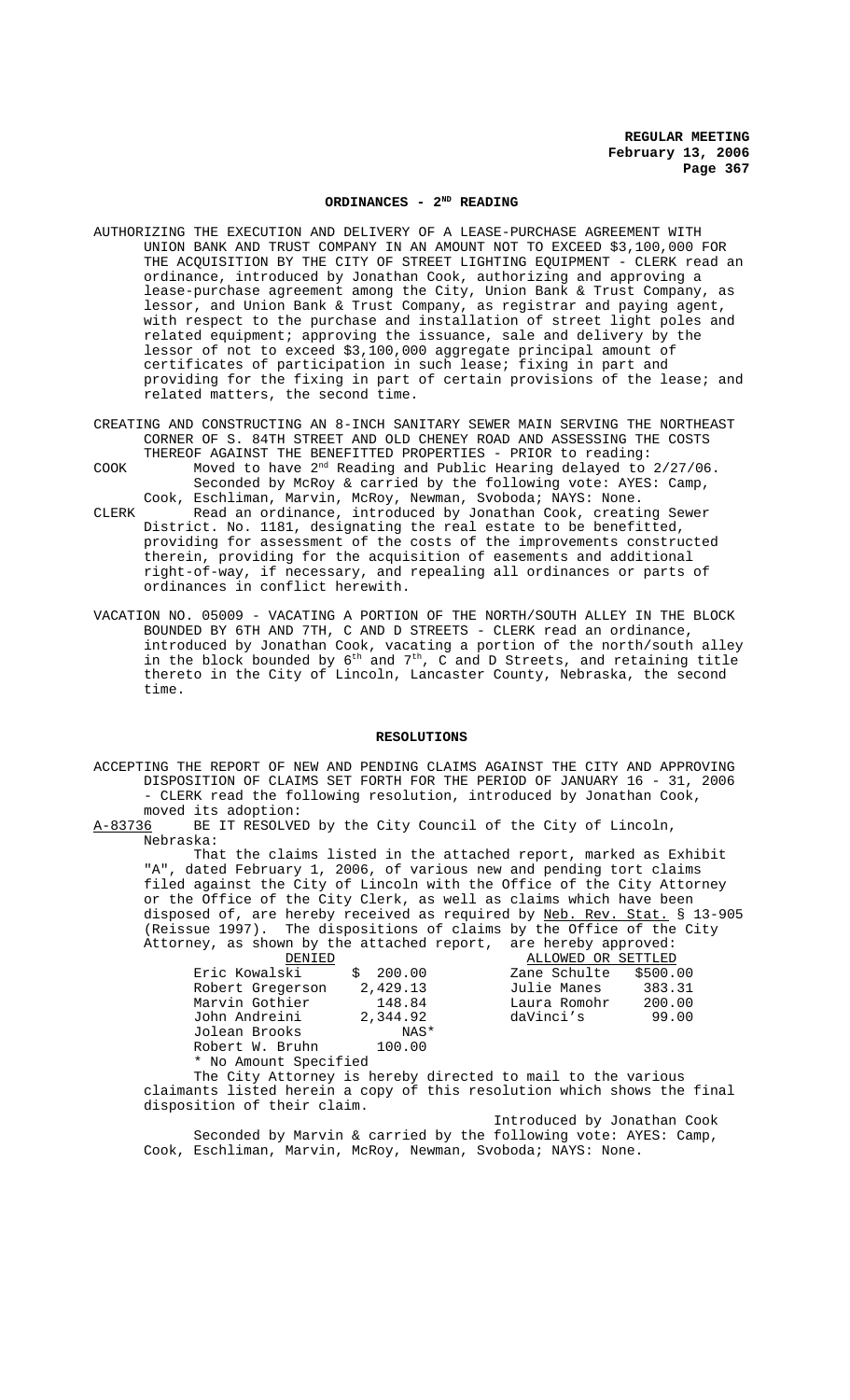**REGULAR MEETING February 13, 2006 PAGE 368**

APPROVING BIG JOHN'S AT 399 SUN VALLEY BLVD. AS A KENO SATELLITE SITE - CLERK read the following resolution, introduced by Jonathan Cook, who moved its adoption:<br><u>A-83737</u> WHEREAS

WHEREAS, the City of Lincoln and the County of Lancaster, Nebraska have entered into an Interlocal Agreement for the purposes of providing for joint City-County keno lottery; and

WHEREAS, the City has entered into a contract for the operation of keno type lottery with Lincoln's Big Red Keno, Ltd., a Nebraska limited partnership; and

WHEREAS, Section 5 of the Interlocal Agreement and Section 3(b) of the Keno contract grant the City the authority to approve all satellite locations within the corporate limits of Lincoln; and

WHEREAS, all requirements under the Interlocal Agreement and the Keno contract governing the establishment and location of keno satellite sites have been met.

NOW, THEREFORE, BE IT RESOLVED by the City Council of the City of Lincoln, Nebraska that a keno satellite site is hereby authorized at the location of Big John's, 399 Sun Valley Blvd., Lincoln, NE 68528. The City Clerk is directed to return an executed copy of this

Resolution to Luckie's Lounge, and a copy to Lincoln's Big Red Keno, Ltd.

Introduced by Jonathan Cook Seconded by Marvin & carried by the following vote: AYES: Camp, Cook, Marvin, McRoy, Newman, Svoboda; NAYS: Eschliman.

APPROVING THE HARVEST PROJECT CONTRACT BETWEEN THE LINCOLN AREA AGENCY ON AGING AND LANCASTER COUNTY ON BEHALF OF COMMUNITY MENTAL HEALTH CENTER FOR A ONE-YEAR PERIOD TO PROVIDE MENTAL HEALTH, SUBSTANCE ABUSE, AND AGING SERVICES TO ELDERLY RESIDENTS OF LANCASTER COUNTY - CLERK read the following resolution, introduced by Jonathan Cook, who moved its

adoption:<br><u>A-83738</u> BE BE IT RESOLVED by the City Council of the City of Lincoln, Nebraska:

That the Harvest Project Contract LAAA/LIFE between the Lincoln Area Agency on Aging and Lancaster County on behalf of Community Mental Health Center to assist in obtaining specialized professional services and staff to provide mental health, substance abuse, and aging services to elderly residents of Lancaster County, upon the terms and conditions as set forth in said Contract, which is attached hereto marked as Attachment "A" and made a part hereof by reference, is hereby accepted and approved and the Mayor is hereby authorized to execute said Harvest Project Contract on behalf of the City.

Introduced by Jonathan Cook Seconded by Marvin & carried by the following vote: AYES: Camp, Cook, Eschliman, Marvin, McRoy, Newman, Svoboda; NAYS: None.

#### **PETITIONS AND COMMUNICATIONS**

- SETTING THE HEARING DATE OF MONDAY, FEBRUARY 27, 2006, AT 5:30 P.M. ON THE FOLLOWING APPLICATIONS OF CASEY'S RETAIL COMPANY DBA CASEY'S GENERAL STORES FOR RETAIL CLASS B LIQUOR LICENSES AT THE FOLLOWING LOCATIONS: 1) STORE #2720, 1001 SOUTH  $13^{TH}$  STREET; 2) STORE #2723, 1140 NORTH  $48^{TH}$ ;  $3)$ STORE #2724, 3003 NORTH 70<sup>TH</sup> STREET; 4) STORE #2729, 5500 SUPERIOR STREET; 5) STORE #2745, 2243 NORTH COTNER BOULEVARD; 6) #2706, 3000 CORNHUSKER HWY. - CLERK read the following resolution, introduced by Robin Eschliman, who moved its adoption:
- A-83739 BE IT RESOLVED by the City Council, of the City of Lincoln, that a hearing date is hereby set for Mon., February 27, 2006 at 5:30 p.m. or as soon thereafter as possible in the City Council Chambers, County-City Building, 555 S. 10<sup>th</sup> Street, Lincoln, NE, for Application of Casey's Retail Company dba Casey's General Stores for Retail Class B liquor licenses at the following locations: 1) Store  $#2720$ , 1001 South  $13^{th}$ Street; 2) Store #2723, 1140 North  $48^{\text{th}}$  Street; 3) Store #2724, 3003 North 70<sup>th</sup> Street; 4) Store #2729, 5500 Superior Street; 5) Store #2745, 2243 North Cotner Boulevard; 6) #2706, 3000 Cornhusker Hwy. If the Police Dept. is unable to complete the investigation by

said time, a new hearing date will be set.

Introduced by Robin Eschliman Seconded by Newman & carried by the following vote: AYES: Camp, Cook, Eschliman, Marvin, McRoy, Newman, Svoboda; NAYS: None.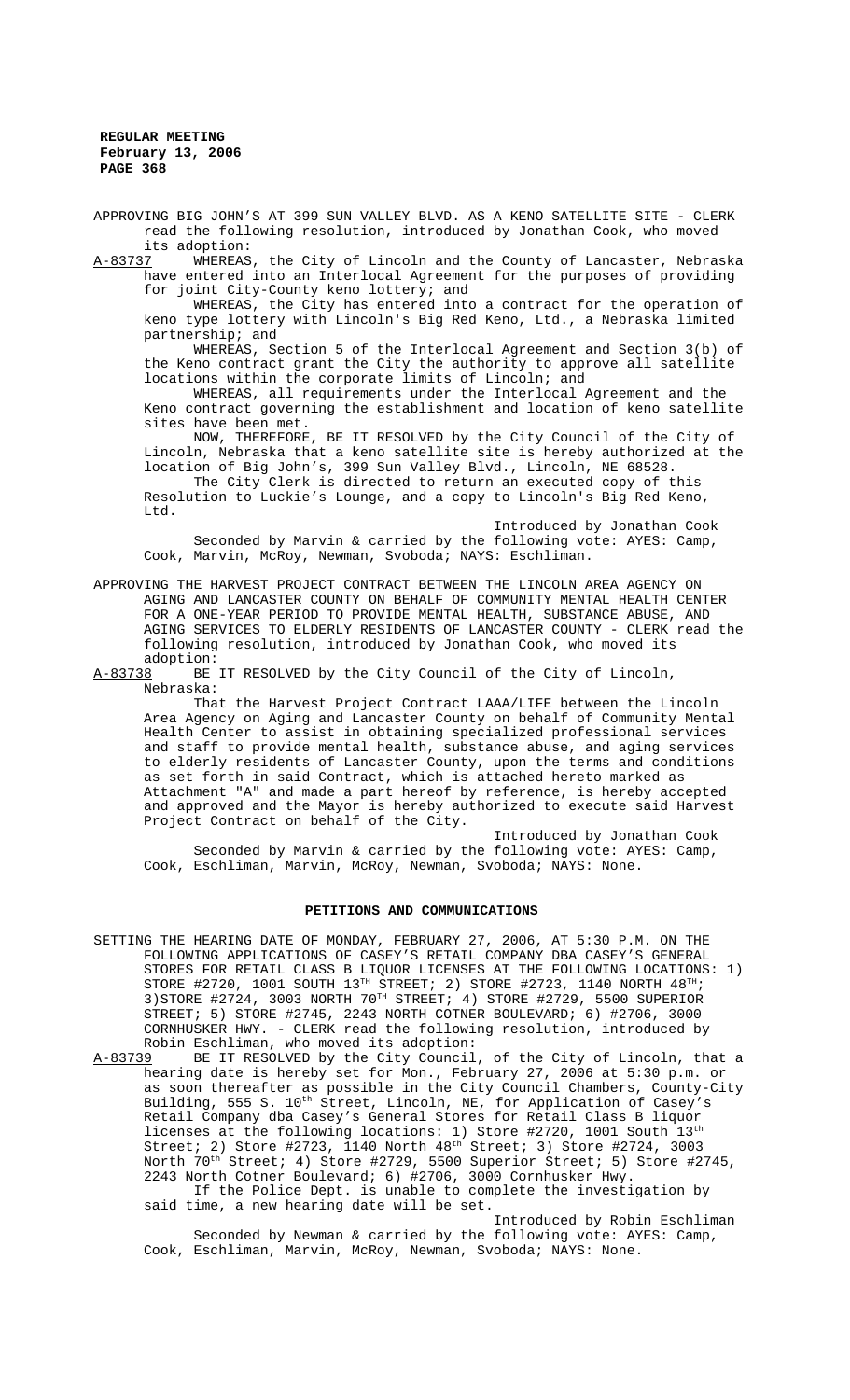**REGULAR MEETING February 13, 2006 Page 369**

SETTING THE HEARING DATE OF MARCH 6, 2006 FOR THE APP. OF JO MAR, INC. DBA THE STILL FOR A CK LIQUOR LICENSE LOCATED AT  $6820\,$  S.  $70^{\text{TH}}$  STREET - CLERK read the following resolution, introduced by Robin Eschliman, who moved its adoption:<br>A-83740 BE

BE IT RESOLVED by the City Council, of the City of Lincoln, that a hearing date is hereby set for Mon., March 6, 2006 at 1:30 p.m. or as soon thereafter as possible in the City Council Chambers, County-City Building, 555 S. 10<sup>th</sup> St., Lincoln, NE, for Application of JO MAR, Inc. dba The Still for a CK liquor license located at  $6820$  S.  $70^{th}$  Street. If the Police Dept. is unable to complete the investigation by said time, a new hearing date will be set.

Introduced by Robin Eschliman Seconded by Newman & carried by the following vote: AYES: Camp, Cook, Eschliman, Marvin, McRoy, Newman, Svoboda; NAYS: None.

### **REPORTS OF CITY OFFICERS**

CLERK'S LETTER AND MAYOR'S APPROVAL OF ORDINANCES & RESOLUTIONS PASSED BY COUNCIL ON FEBRUARY 6, 2006 - CLERK presented said report which was placed on file in the Office of the City Clerk.

REAPPOINTING GENE CARROLL TO THE BOARD OF ZONING APPEALS FOR A FIVE-YEAR TERM EXPIRING FEBRUARY 1, 2011 - CLERK read the following resolution, introduced by Jonathan Cook, who moved its adoption:<br>A-83741 BE IT RESOLVED by the City Council of the City

BE IT RESOLVED by the City Council of the City of Lincoln, Nebraska:

That the reappointment of Gene Carroll to the Board of Zoning Appeals for a five-year term expiring February 1, 2011 is hereby approved.

Introduced by Jonathan Cook Seconded by Newman & carried by the following vote: AYES: Camp, Cook, Eschliman, Marvin, McRoy, Newman, Svoboda; NAYS: None.

APPOINTING TIM FRANCIS TO THE BOARD OF ZONING APPEALS FOR A FIVE-YEAR TERM EXPIRING FEBRUARY 1, 2011 - CLERK read the following resolution, introduced by Jonathan Cook, who moved its adoption:

A-83742 BE IT RESOLVED by the City Council of the City of Lincoln, Nebraska:

That the appointment of Tim Francis to the Board of Zoning Appeals for a five-year term expiring February 1, 2011 is hereby approved.

Introduced by Jonathan Cook Seconded by Newman & carried by the following vote: AYES: Camp, Cook, Eschliman, Marvin, McRoy, Newman, Svoboda; NAYS: None.

APPOINTING JEFF STEFFENSMEIER TO THE KENO ADVISORY BOARD TO FILL AN UNEXPIRED TERM EXPIRING JULY 1, 2007 - CLERK read the following resolution,

introduced by Jonathan Cook, who moved its adoption:<br>A-83743 BE IT RESOLVED by the City Council of the City BE IT RESOLVED by the City Council of the City of Lincoln, Nebraska:

That the appointment of Jeff Staffensmeier to the Keno Advisory Board to fill an unexpired term expiring July 1, 2007 is hereby approved.

Introduced by Jonathan Cook Seconded by Newman & carried by the following vote: AYES: Camp, Cook, Eschliman, Marvin, McRoy, Newman, Svoboda; NAYS: None.

APPOINTING WAYNE REYNOLDS TO THE KENO ADVISORY BOARD TO FILL AN UNEXPIRED TERM EXPIRING JULY 1, 2007 - CLERK read the following resolution, introduced by Jonathan Cook, who moved its adoption:<br>A-83744 BE IT RESOLVED by the City Council o

BE IT RESOLVED by the City Council of the City of Lincoln, Nebraska:

That the appointment of Wayne Reynolds to the Keno Advisory Board to fill an unexpired term expiring July 1, 2007 is hereby approved. Introduced by Jonathan Cook

Seconded by Newman & carried by the following vote: AYES: Camp, Cook, Eschliman, Marvin, McRoy, Newman, Svoboda; NAYS: None.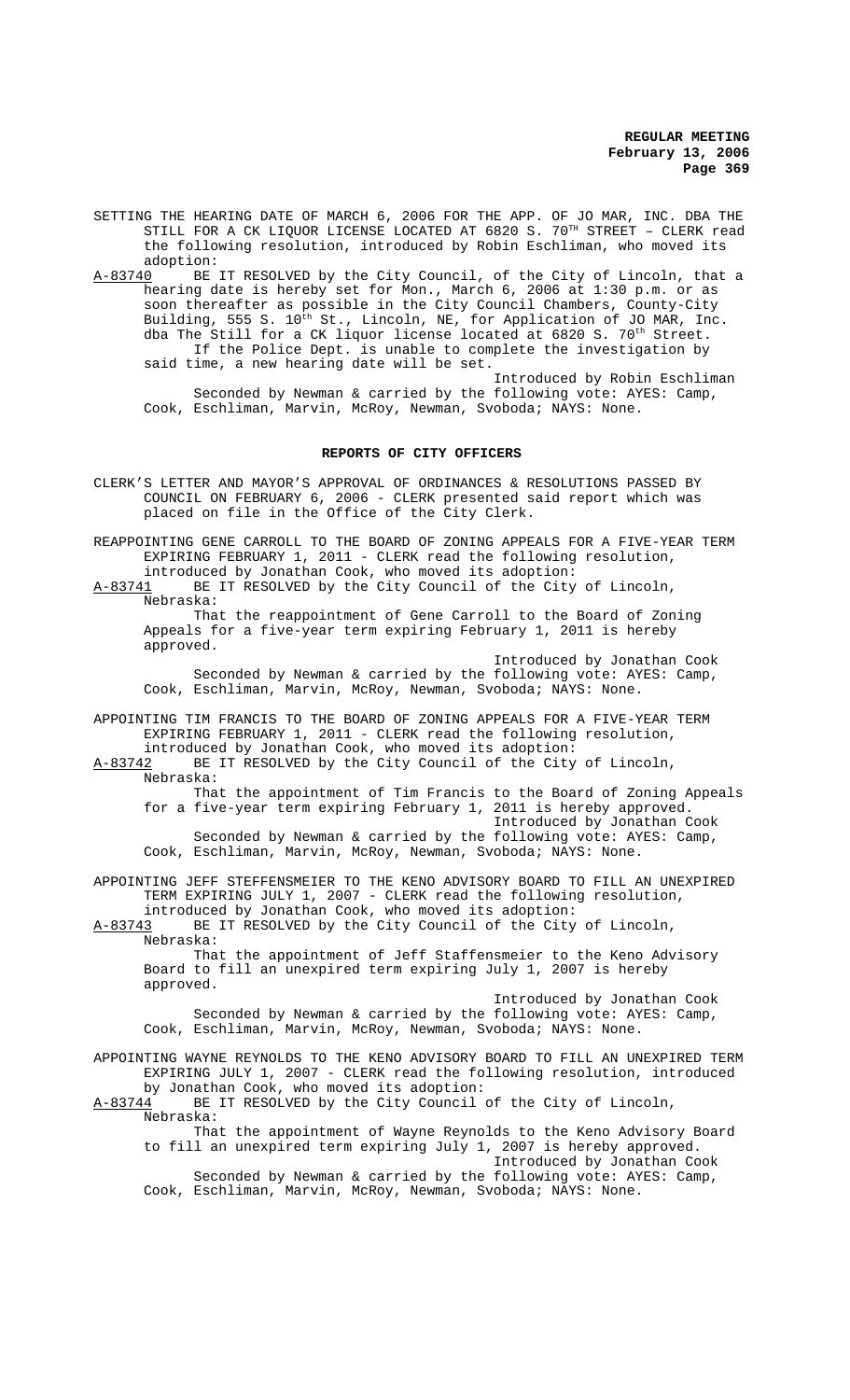# ORDINANCES - 1<sup>st</sup> READING

- CHANGE OF ZONE 05075 APPLICATION OF MDB, INC. FOR A CHANGE OF ZONE FROM R-2 RESIDENTIAL DISTRICT TO O-2 SUBURBAN OFFICE DISTRICT ON PROPERTY GENERALLY LOCATED AT 42ND AND VINE STREETS - CLERK read an ordinance, introduced by Robin Eschliman, amending the Lincoln Zoning District Maps attached to and made a part of Title 27 of the Lincoln Municipal Code, as provided by Section 27.05.020 of the Lincoln Municipal Code, by changing the boundaries of the districts established and shown thereon, the first time.
- REPEALING CHAPTER 14.44 OF THE LINCOLN MUNICIPAL CODE RELATING TO OBSTRUCTIONS ON CORNER LOTS AS THE REQUIREMENTS SET FORTH IN CHAPTER 14.44 WOULD BE MORE APPROPRIATELY ADDRESSED IN THE CITY OF LINCOLN DESIGN STANDARDS CLERK read an ordinance, introduced by Robin Eschliman, repealing Chapter 14.44 of the Lincoln Municipal Code relating to Obstructions on Corner Lots as the requirements set forth in Chapter 14.44 would be more appropriately addressed in the City of Lincoln Design Standards, the first time.
- AMENDING CHAPTER 9.16 OF THE LINCOLN MUNICIPAL CODE RELATING TO OFFENSES AGAINST PUBLIC DECENCY BY ADDING A NEW SECTION NUMBERED 9.16.250 TO PROVIDE RESIDENCY RESTRICTIONS FOR SEX OFFENDERS - PRIOR to reading:
- CAMP Moved to place Bill No. 06-17 on Pending Indefinitely. Seconded by Newman & carried by the following vote: AYES: Camp, Cook, Eschliman, Marvin, McRoy, Newman, Svoboda; NAYS: None. CLERK Read an ordinance, introduced by Robin Eschliman, amending Chapter 9.16 of the Lincoln Municipal Code relating to Offenses Against Public Decency by adding a new section numbered 9.16.250 to provide residency restrictions for sex offenders, the first time.
- AMENDING CHAPTER 9.16 OF THE LINCOLN MUNICIPAL CODE RELATING TO OFFENSES AGAINST PUBLIC DECENCY BY ADDING A NEW SECTION NUMBERED 9.16.260 TO PROVIDE LOITERING RESTRICTIONS FOR SEX OFFENDERS - PRIOR to reading: CAMP Moved to place Bill No. 06-18 on Pending Indefinitely. Seconded by Newman & carried by the following vote: AYES: Camp, Cook, Eschliman, Marvin, McRoy, Newman, Svoboda; NAYS: None.
- CLERK Read an ordinance, introduced by Robin Eschliman, amending Chapter 9.16 of the Lincoln Municipal Code relating to Offenses Against Public Decency by adding a new section numbered 9.16.260 to provide loitering restrictions for sex offenders, the first time.

# ORDINANCES - 3<sup>RD</sup> READING & RESOLUTIONS FOR ACTION

|       | AMENDING CHAPTER 8.22 OF THE LINCOLN MUNICIPAL CODE RELATING TO LITTERING BY<br>ADDING A NEW SECTION NUMBERED 8.22.175 TO PROVIDE THAT PERSONS OR                                                                                                                                                                                                                                                                                                                                                                                                                                                                                                                                                                                                                                                         |
|-------|-----------------------------------------------------------------------------------------------------------------------------------------------------------------------------------------------------------------------------------------------------------------------------------------------------------------------------------------------------------------------------------------------------------------------------------------------------------------------------------------------------------------------------------------------------------------------------------------------------------------------------------------------------------------------------------------------------------------------------------------------------------------------------------------------------------|
|       | BUSINESSES ADVERTISING THROUGH MATERIALS DISTRIBUTED IN A MANNER IN<br>VIOLATION OF CHAPTER 8.22 SHALL BE EOUALLY LIABLE ALONG WITH THE PERSON                                                                                                                                                                                                                                                                                                                                                                                                                                                                                                                                                                                                                                                            |
|       | DISTRIBUTING SUCH MATERIALS AND PROVIDING A REBUTTABLE PRESUMPTION THAT<br>ANY PERSON OR BUSINESS ADVERTISED IN THE POSTING SHALL BE GUILTY OF                                                                                                                                                                                                                                                                                                                                                                                                                                                                                                                                                                                                                                                            |
|       | VIOLATING THE SECTION; BY AMENDING SECTION 8.22.210, RELATING TO<br>PENALTIES FOR VIOLATIONS, TO INCREASE THE MAXIMUM FINE FOR VIOLATIONS OF                                                                                                                                                                                                                                                                                                                                                                                                                                                                                                                                                                                                                                                              |
|       | CHAPTER 8.22 FROM \$100.00 TO \$500.00 - PRIOR to reading:                                                                                                                                                                                                                                                                                                                                                                                                                                                                                                                                                                                                                                                                                                                                                |
| CAMP  | Moved to place Bill No. 06-11 on Pending Indefinitely and to have<br>Public Hearing when removed from Pending.                                                                                                                                                                                                                                                                                                                                                                                                                                                                                                                                                                                                                                                                                            |
|       | Seconded by Marvin & carried by the following vote: AYES: Camp,<br>Cook, Eschliman, Marvin, McRoy, Newman, Svoboda; NAYS: None.                                                                                                                                                                                                                                                                                                                                                                                                                                                                                                                                                                                                                                                                           |
| CLERK | Read an ordinance, introduced by Jon A. Camp, amending Chapter<br>8.22 of the Lincoln Municipal Code relating to Littering by adding a new<br>section numbered 8.22.175 to provide that persons or businesses<br>advertising through materials distributed in a manner in violation of<br>Chapter 8.22 shall be equally liable along with the person distributing<br>such materials and providing a rebuttable presumption that any person or<br>business advertised in the posting shall be guilty of violating the<br>section; by amending Section 8.22.210, relating to penalties for<br>violations, to increase the maximum fine for violations of Chapter 8.22<br>from \$100.00 to \$500.00; and repealing Section $8.22.210$ of the Lincoln<br>Municipal Code as hitherto existing, the third time. |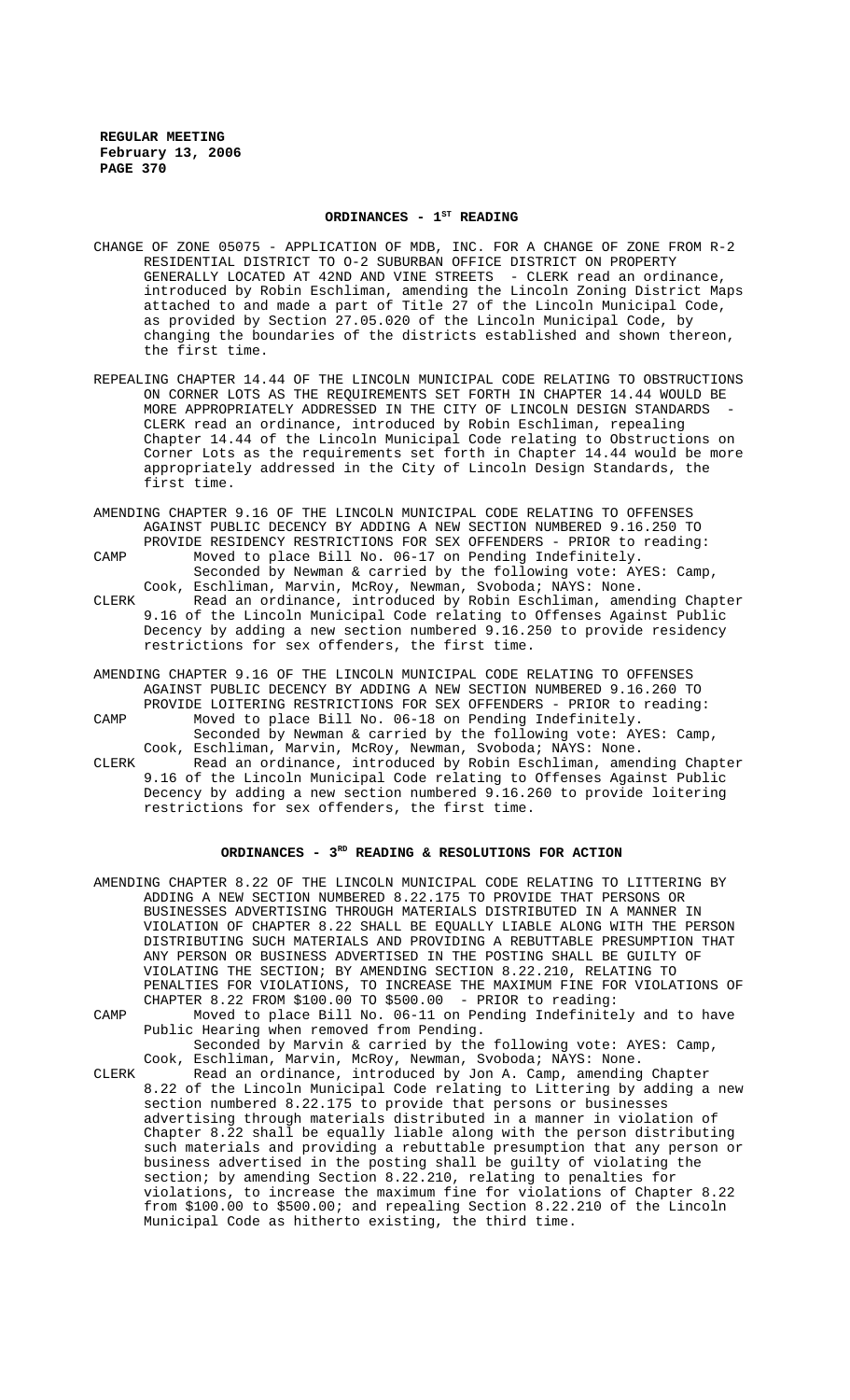**REGULAR MEETING February 13, 2006 Page 371**

## **MISCELLANEOUS BUSINESS**

**PENDING -** 

CAMP Moved to extend the Pending List to February 27, 2006. Seconded by Marvin & carried by the following vote: AYES: Camp, Cook, Eschliman, Marvin, McRoy, Newman, Svoboda; NAYS: None.

# **UPCOMING RESOLUTIONS -**

CAMP Moved to approve the resolutions to have Public Hearing on February 27, 2006. Seconded by Marvin & carried by the following vote: AYES: Camp, Cook, Eschliman, Marvin, McRoy, Newman, Svoboda; NAYS: None.

# **ADJOURNMENT 2:12 P.M.**

CAMP Moved to adjourn the City Council meeting of February 13, 2006. Seconded by Marvin & carried by the following vote: AYES: Camp, Cook, Eschliman, Marvin, McRoy, Newman, Svoboda; NAYS: None. So ordered.

Joan E. Ross, City Clerk

Judy Roscoe, Senior Office Assistant